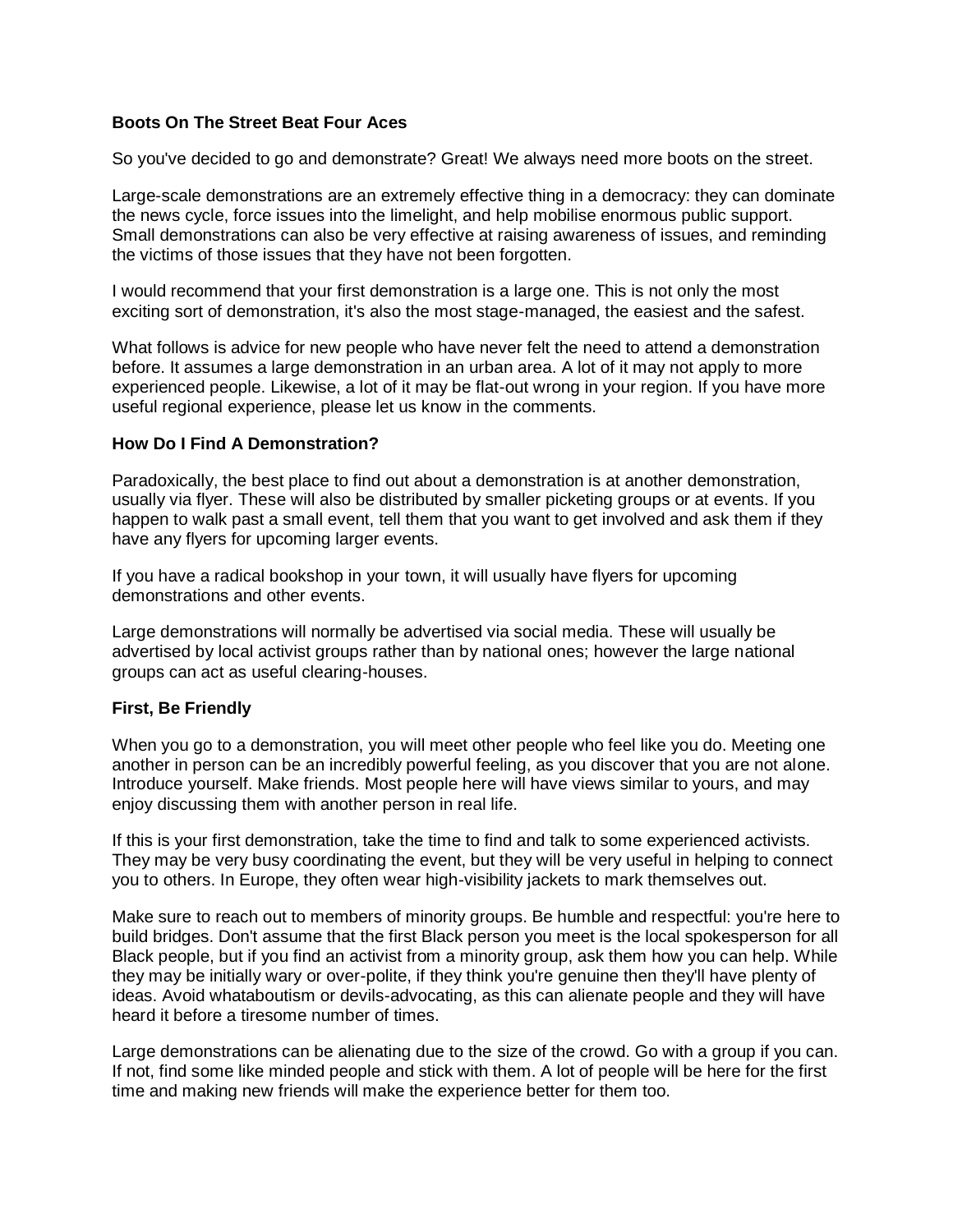I shouldn't have to say this, but don't be antisocial. Don't litter, don't graffiti, don't vandalise and don't steal. Remember, you are here today to show morale force: you lose that if you behave antisocially.

## **The Media**

If it's a big demonstration, there will be cameras. Smile for them: the world is watching through those lenses, and the world is on your side. Always behave kindly towards the media: even if they belong to ideologically hostile organisations, do not jostle or bump them.

If you have brought a placard, do your best to angle it towards the cameras.

If someone sticks a mic in front of you and asks you a question, don't feel ashamed to simply say nothing. They will probably be doing this hundreds of times throughout the day, and will take the best one or two responses. If you do choose to say something, make it very short - a few seconds at the most. Remember to enunciate clearly.

If you have brought a camera yourself, do not take pictures that include people's recognisable faces unless you have asked permission.

# **Timings**

Most demonstrations will only last a few hours, or at most a day. The normal arrangement is to meet at a particular place at a particular time, and then march to somewhere else. Evening demonstrations will normally start after work and go for only a few hours. Weekend demonstrations will normally be longer, starting around noon or early afternoon and ending in the early evening. Only very rare events are multi-day.

If a demonstration lasts for a long time (for example, if you're sitting-in or picketing something) then don't feel ashamed about turning up late, or leaving to return later. These events will normally ebb and flow depending on the real-life commitments of the people involved.

# **A Quick Note On Solidarity**

If you have radical politics, consider moderating your tone unless you know the crowd is with you. If you are uncomfortable with how radical the other people at the demonstration are, consider that they may have information and experience that you do not, especially if this is your first time. If you disagree with part of the demonstration's message, try to focus on the part you do agree with.

#### **Today The Police Are Not Your Friends, But Don't Have To Be Your Enemies**

Up until now, you may have seen the police as a benevolent force. If so, this may be because up until now you have always been obedient. Tomorrow, you may go back to being obedient and seeing them as benevolent. However, today will be different. The police are here to preserve order. If necessary, they will use violence or the threat of violence to do so.

The police will have been given instructions for what to do with you. These instructions will normally consist of keeping you in one place or on one route, normally somewhere where you can do as little harm as possible. If in doubt, ask them.

The police will have been told what to do if order breaks down or if the demonstrators cross some particular line, for example forcing their way into a building. Bear in mind that only very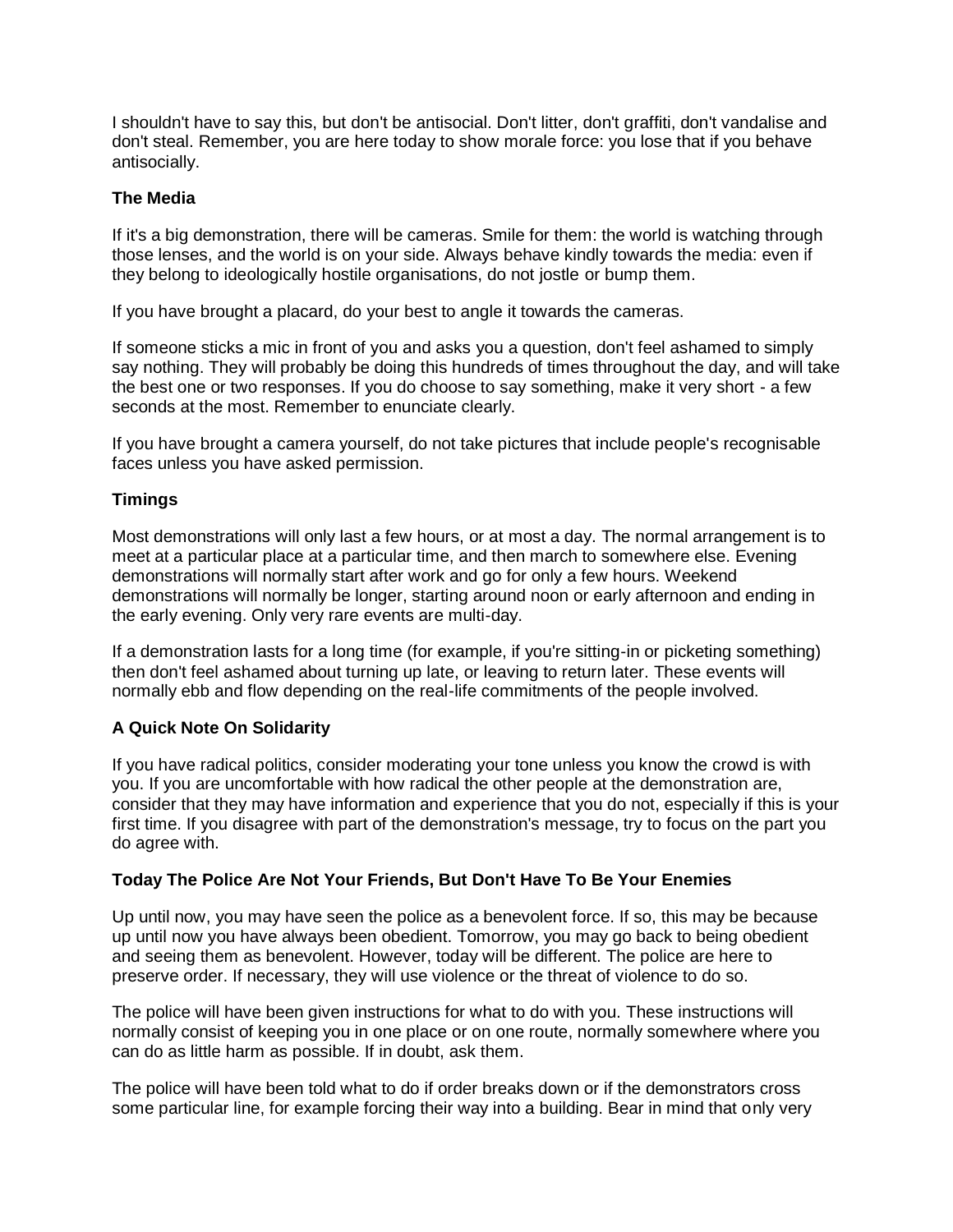disciplined and experienced police forces are likely to completely stick to the plan if things start going wrong.

Know your local law enforcement's approach. In Germany and the UK, police like to be as heavy-handed and obvious as possible in order to intimidate people into behaving. In Spain and Italy, police prefer to hang back until something goes wrong, and then rush in to beat up and arrest as many people as possible. If you don't know what your local law enforcement are like, ask an experienced person.

If your town or city doesn't see many demonstrations, the police may not be well trained or experienced. They may have a bad plan, or may panic and do something stupid. If a policeman panics, the other police will come to their aid rather than yours. If this happens, leave the area as quickly as possible.

If there are other security forces present, for example private corporate security, prison guards, border control or immigration enforcement, be very careful. They are unlikely to be as competent or well trained as the police when dealing with large numbers of civilians. They may panic more easily, and they may use brutal means if they resort to violence.

If the police do anything at all that makes you nervous, take photos and tell the people around you what's happening.

#### **Wardrobe**

Wear stout shoes. This is the single most important piece of advice that I can give you. You may be on your feet for an extended period, so make sure they're comfortable and dry. Army boots and Doc Martens are common and extremely practical. If you don't have them, hiking boots are just as good. Avoid heels or flip-flops.

The rest of your clothes should depend on the climate. Carry a jacket or umbrella if you think it might rain. Carry gloves and a hat if it might get cold. Be careful about branded clothes or those carrying clearly legible slogans. Dress respectably according to your local community's standards.

Some people may choose to go in costume. If you go in costume, make sure it's climateappropriate and on-message. If you are American and present as female, Statue of Liberty costumes are an excellent and common choice, although carrying a torch aloft for long periods can be tiring. For some causes, dressing up like inmates of Guantanamo Bay is also fairly common.

A few things to avoid when it comes to costume: Do not wear costumes which may be offensive to bystanders or your fellow demonstrators. Do not wear costumes which caricature groups that you are not a member of. Do not wear sexually revealing or explicit costumes. Do not impersonate a police officer, soldier or other government official - this will get you into trouble. Never use a weapon or an imitation weapon as part of a costume.

Bring a bag. A small backpack, the sort a child takes to school, is perfect. Make sure you have a bottle of water in it, ideally one of the big 2 litre ones per person. Even if you don't drink it all yourself, sharing it will be appreciated. If you're bring children, bring water for them too. Don't bring alcohol. If you want to bring food, sandwiches are the best thing. Baked goods to share around are also good - I've seen tight bonds formed over homemade cookies. Food that needs to be eaten with utensils or from a bowl is best avoided, as you may get jostled.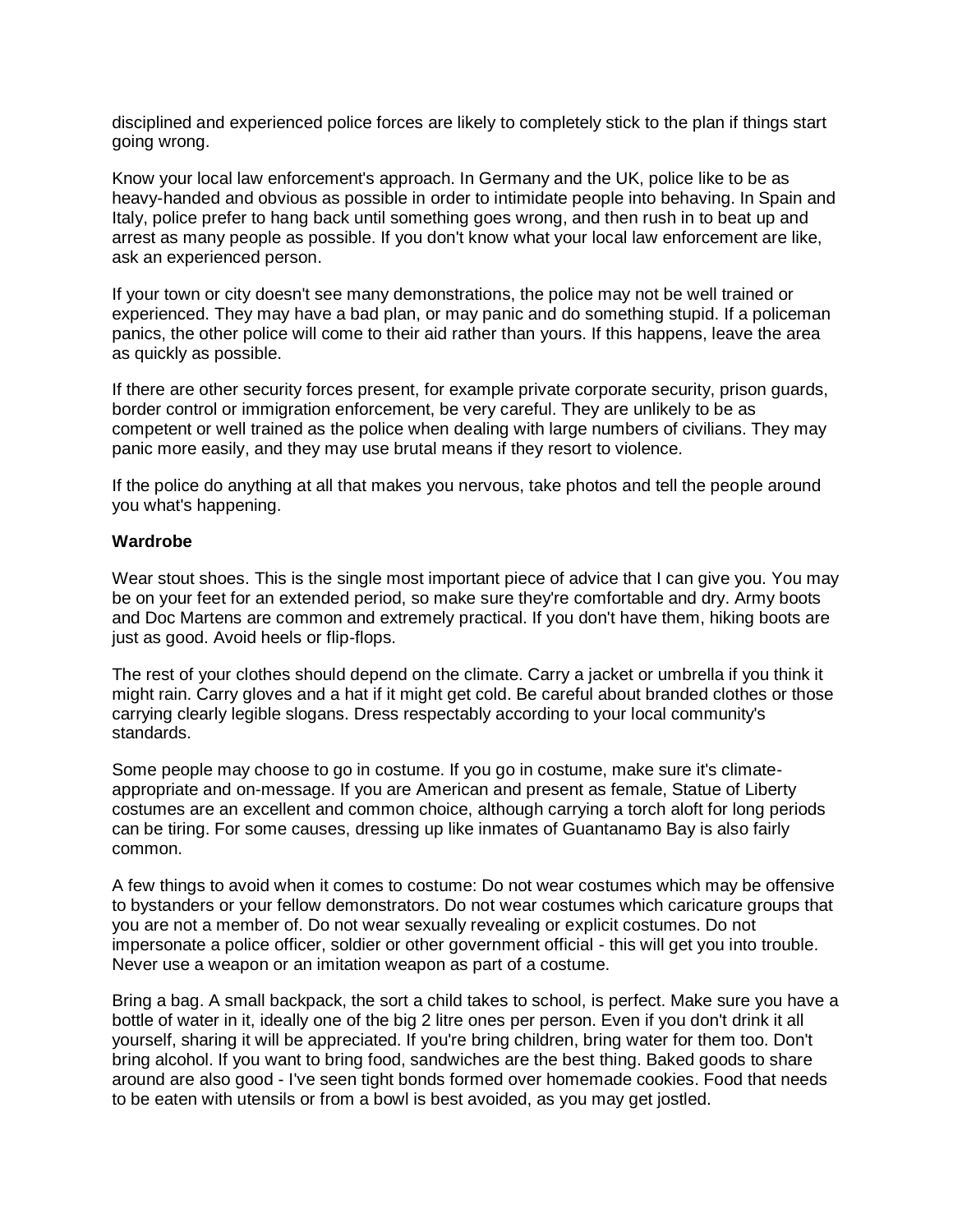Bring your phone. Carry a spare phone battery if you have one. If you have a cheap camera or video recorder, bring it. Don't bring other valuables or fragile items. Do not bring a weapon, even if your local law allows it. A knife is a weapon. A leatherman or swiss army knife is a knife.

If you think you might need an epipen or inhaler, bring it. Do not bring illegal drugs.

Don't be the guy who brings a Guy Fawkes mask. 2008 was a long time ago and politics has moved on.

#### **Children**

It may sound odd, but demonstrations are an excellent place to bring children. It's not dangerous, and it will be a good way to get them tired so they go to bed promptly when you get home. It's also a good opportunity to teach them about good citizenship and about solidarity. The demonstration may be loud, so bear this in mind if you have very young children.

If you're bringing placards, let the kids make their own - they've probably got more skills with the felt-tip pens than you do.

#### **Placards**

A placard is a sign on a stick, and it's a great thing to bring. Placards not only help you communicate your feelings, but they make it impossible for hostile media to misrepresent photographs of the demonstration.

If you've never made one of these before, the best material is paper stuck onto corrugated cardboard (or a stiff plastic equivalent) which in turn is attached to a slender wooden or plastic rod. The paper is there to be a good, clean writing surface, and the cardboard is there to keep it rigid. Make sure you attach the paper to the cardboard firmly: don't just glue or tape the corners, as it will come loose. A2 side is ideal. The best rod to use is bamboo, but other light woods work well too. The rod can often be reused next time even if the rest of the placard doesn't survive the wear and tear.

If you make a placard, it should be easily legible from a distance. A few memorable words, written clearly and largely, are better than an essay. If you are a graphic designer, or you have skills in that area, you will be at an advantage. Consider making several placards so you can share them. You will be popular: lots of people won't have brought one. Established activist groups will often mass-produce them ahead of large demonstrations.

Avoid having messaging on your placard which may alienate other demonstrators, even if you think it's clever.

Don't make your placard too sturdy: don't give the police permission to class it as a weapon. More than this, you don't want to accidentally hurt anyone if you stumble or turn around quickly. Be considerate. Try to avoid using a wooden surface if possible, and never use a metal rod.

A placard shouldn't be too large. If you can't walk around easily with it alone, you won't be able to do so in a crowd. Remember that you'll be carrying it for several hours.

Always take your placard home with you or dispose of it responsibly. Otherwise, it's littering. Not only is this bad citizenship, but photographs of piles of discarded placards make good propaganda for your opponents to use to try to accuse you of antisociality.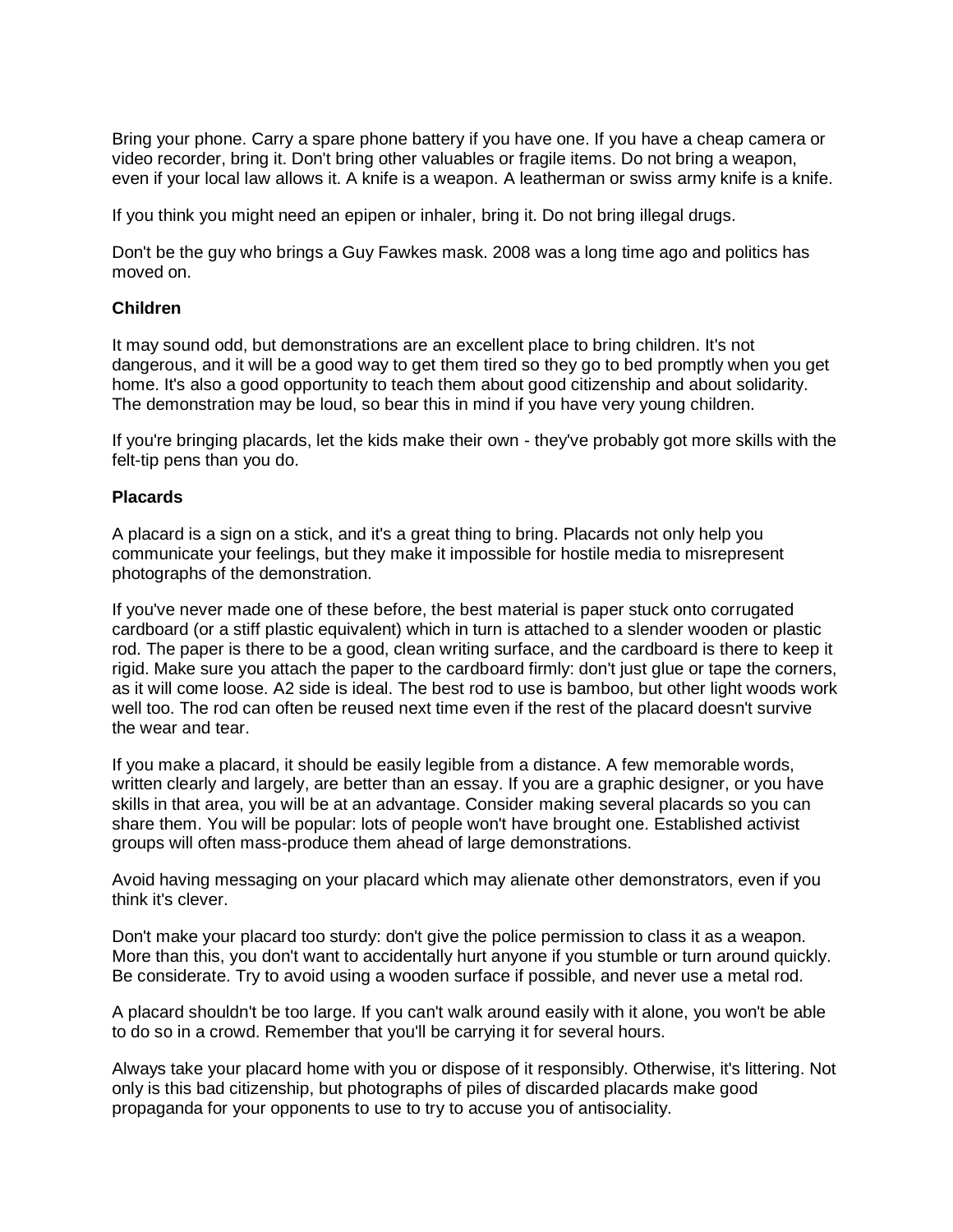### **Music**

There will probably be singing. This may sound silly, but a group of people united in song is a very emotionally powerful experience.

If you can sing and you know a song which may be appropriate, then leading people in song is a great idea. The best songs are those that are well-known, are appropriate in subject matter, and which have a beat of approximately human walking pace. As of the time of writing, American protest songs include Quiet (for the #MeToo movement) and This Is America (for the BLM movement.) European protest songs include Paper Planes (for pro-immigration demonstrations) and Links 2 3 4 (for anti-AfD demonstrations.)

Do not sing The International. Do not sing Unadikum. Then again, if you know the words to either, this is probably not your first demonstration.

Be cautious about singing national anthems, especially those of other nations, as they may be misinterpreted. Singing your own national anthem can be extremely effective but be aware that as with all national symbols, this may also be used by ultra-nationalist groups.

Chanting and singing can be tiring. Take breaks to maintain your voice.

If you own a megaphone or loudspeaker, bring it. Be prepared to share it - a good demonstrator is willing to let others have their turn to have their say.

Some demonstrations will have marching bands. If you are a member of a marching band, consider asking them if they want to come to the demonstration (ask the organisers first; they are unlikely to say no but may need to make arrangements.) In my experience, percussion bands are the best.

#### **Flags**

Flags are extremely emotional symbols and can mean a lot of different things to different people. For this reason, unless the flag you're using is already the symbol of the cause you're demonstrating, be cautious about bringing it.

Be careful about national flags. At demonstrations, national flags are often the symbol of ultranationalist groups, and you don't want to be mistaken for them. This is especially the case if there are counter-protestors who may have ultra-nationalist policies.

On the other hand, if you are a foreigner or you identify as being part of a distinct ethnic minority group, and the demonstration has a theme of multiculturalism, bringing your country's flag is a good idea. Do not carry the flag of a nation not your own, unless you know that the people of that nation see foreigners using their flag as acceptable.

If you do bring a flag, don't carry it on a sturdy flagpole. Those things can easily be used as weapons, and the police will treat them as such. The best way to carry a flag, in my experience, is to wear it as a cloak and then occasionally lift it to wave it.

Never burn a flag. Not only is it deeply insulting to many people, but setting things on fire in a crowd is a very dangerous act.

#### **Counter-Demonstrators**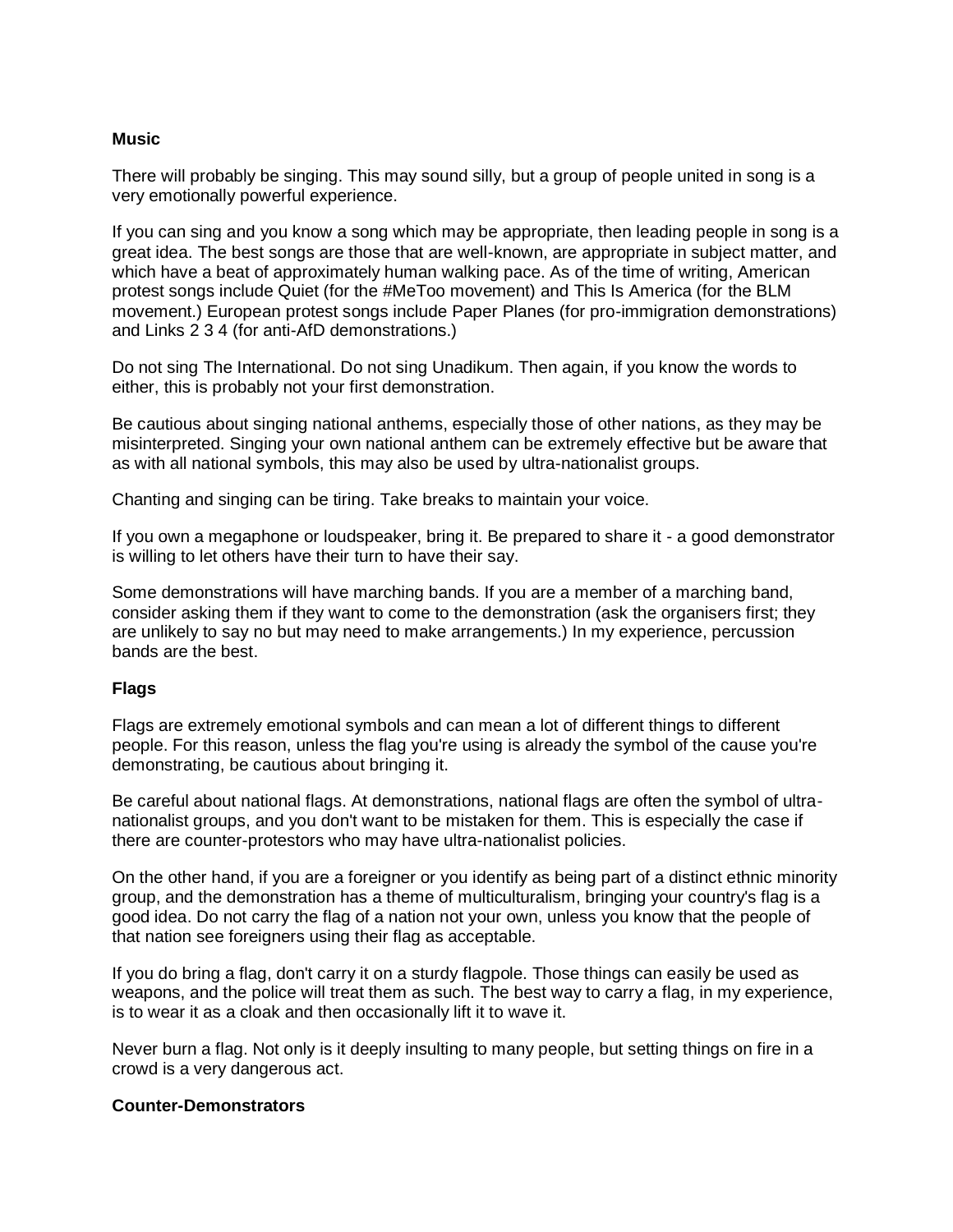Demonstrations will sometimes result in counter-demonstrations. Often, the counterdemonstration will be larger than the original; an example of this was in Berlin in 2018 when the far-Right marched and the people of Berlin came out to meet them with several times the numbers.

If you are part of a counter-demonstration, or part of a demonstration which is being counterdemonstrated, remember that this is not a street battle. You are here to shout the other people down, to show that you outnumber them, and to demonstrate your courage and refusal to be silenced. You are not here to hospitalise anyone.

Stay with your group, and do not mingle with the other side. The police will probably be attempting to keep you apart; help them achieve this. If the police are not trying to keep you apart, this is an extremely bad sign and you should leave immediately.

Make sure that when you leave, you leave in a different direction from that taken by the other side. If you came by car and your car is parked in an unsafe area, the best thing is to wait in a coffee shop or library until the crowd disperses.

#### **Five People You Will Spot**

I have never been to a demonstration of any size that did not have all of these people present. Places outside of Europe may be different.

Firstly, see the young people clad in black and purple, carrying backpacks? These are members of an anarchist group called the Black Bloc. While most demonstrations are peaceful, if it does turn violent, the Black Bloc will be participating in the violence. For this reason, if things start to go badly, you may want to keep your distance. However, they will often carry medical supplies and will usually be willing to help you if you need medical help.

While it's easy to dismiss the Black Bloc as violent thugs, bear in mind that they are normally very well organised, often better than the police, and are rarely the ones to start the fighting. They tend to keep their peace as long as others do.

Secondly, see those people with the really well-made banners that don't have anything to do with the theme of the demonstration? Those are veterans. They may be trade unionists, members of ethnic minorities, or members of local activist (environmental, political, LGBT, etc) groups. They will often be significantly older than most other demonstrators, and have probably carried these banners at dozens of events. If you're an older person yourself, you may find their presence reassuring. They will often form the core of any chanting or singing.

Thirdly, see the people with pushchairs and young children? Families are a common sight at most larger demonstrations. Go up and say hello! Needless to say, make sure to ask the parents before you offer the children food or drink, and observe other social niceties that you would with other people's children. In much of Europe, we do not photograph children without their parents' permission. Your region may vary.

Fourthly, see those people with grey ponytails and sandals? Those are old-timers. They believe very earnestly in their causes and have done so for many years. Make sure to say hi to them. This is an important part of their life and they will treat it like religious people treat church attendance. If they start enthusing to you, don't feel bad about making an excuse to move on.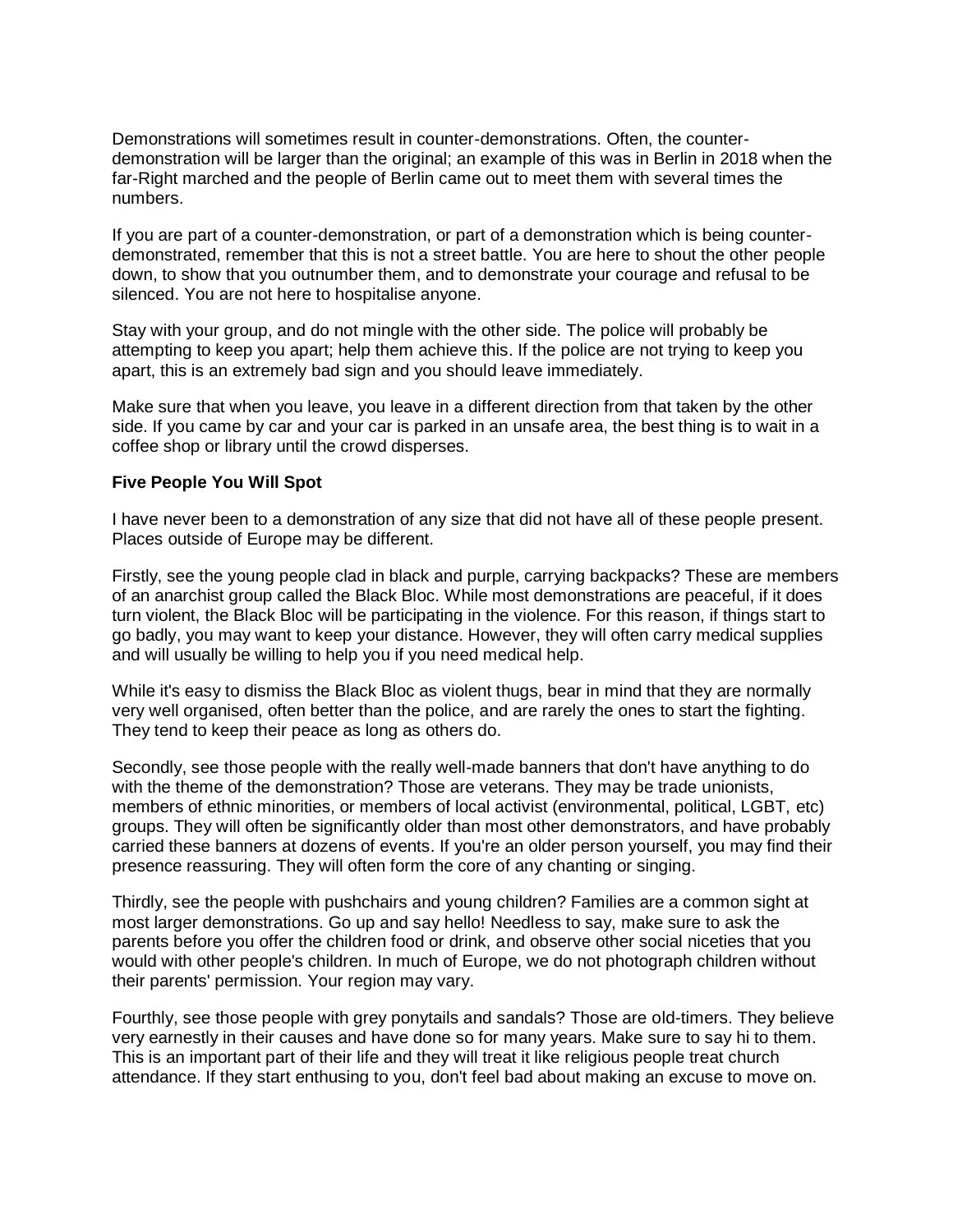However, they will normally be very friendly, and can be excellent contacts if you want to attend more events or find volunteering opportunities locally.

Lastly, see the guy with the Palestinian flag? I have only been to two demonstrations in my entire life where there wasn't at least one White guy with a Palestinian flag (it's never a woman for some reason), and both of those events were small and had good reasons why one would specifically not be carried. At all larger events, there will be a minimum of one of these guys. Depending on your politics, you may or may not support the independence of Palestine. Either way, leave that guy alone. If you disagree with him then arguing won't help, and if you agree then he's likely to be really boring and obnoxious about it.

### **Flirtation**

Demonstrations, like a lot of things that get people outside, emotional and in the company of those of similar mind, see a lot of flirtation happening. This is by no means a bad thing. However, be aware that many of the people demonstrating with you may move in different circles from yourself and so may have different social standards for how to approach flirtation. As a rule of thumb, operate on the stricter of the two standards.

Never pressure anyone to flirt with you if they do not enthusiastically respond. A demonstration should be a safe space.

If you feel that someone is pressuring you, let an activist or organiser know. Your safety and comfort matters.

Do not attend a demonstration with the primary intent of hitting on people. This isn't a speed dating event. If you're that guy, please stay away. People can tell, and they don't want you here.

# **What To Do If It Turns Violent**

This will probably not happen. Almost all demonstrations are peaceful and stay so throughout. However, it is a risk and you should be aware of it.

If it does turn violent, the demonstration is over. Go home. Nothing more is going to be accomplished today. You cannot win a fight with the police: they will bring in heavier firepower until they overwhelm you. If the police start violence, it's possible that they have been ordered to do so in order to provoke an escalation and justify wholesale violence. It's also possible that one of them panicked and did the wrong thing; if so the other police will probably back them up. Either way, don't give the police an excuse.

There are two common police tactics during violence: kettling and dispersal. Which one they use depends on what their goals are.

Kettling consists of pinning all the demonstrators in one area, often for hours at a time, and not letting anyone leave. This is common in the UK. People may go thirsty, or be forced to urinate or defecate where they are standing. This is deliberate on the part of the police: kettling is a humiliation tactic, aimed at reminding you of your powerlessness. It's also a tactic intended to prevent demonstrators from running loose and looting or smashing windows.

If you are kettled, keep morale up. Sing and chant. Take pictures. Conserve your phone battery as long as you can: you may be here some time.